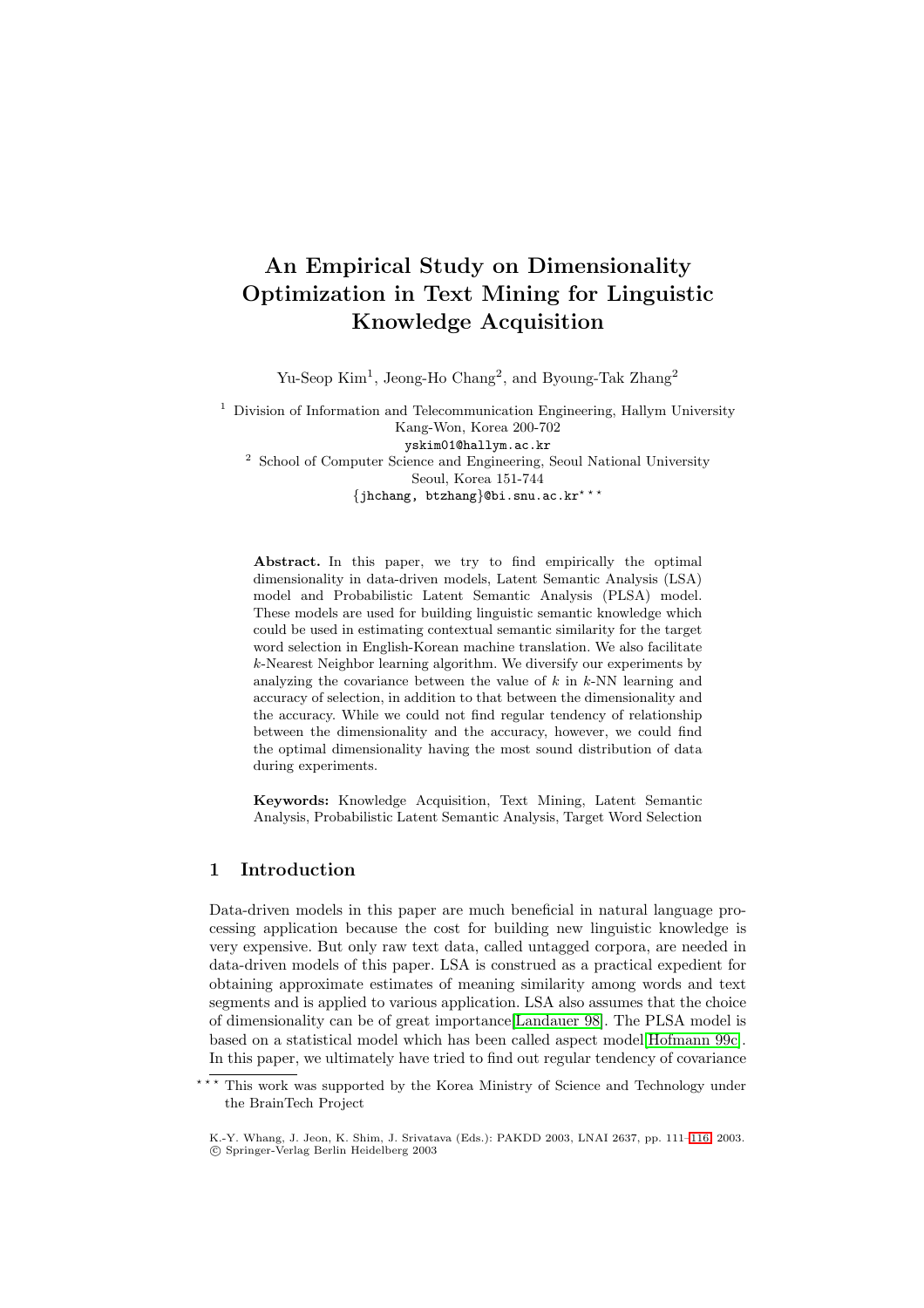between dimensionality and soundness of acquired knowledge in natural language processing application, especially in English-Korean machine translation. We utilized k-Nearest neighbor learning algorithm to resolve the meaning of unseen word or data sparseness problem. Semantic similarity among words should be estimated and the semantic knowledge for similarity could be built from the data-driven models to be shown in this paper[\[Kim 02b\]](#page-5-0). We also extended our experiment by computing covariance values between  $k$  in  $k$ -NN learning and selectional accuracy.

### **2 Knowledge Acquisition Models**

Next two subsections will explain what LSA and PLSA are and how these two models can build the linguistic knowledge for measuring semantic similarity among words.

### **2.1 Latent Semantic Analysis Model**

LSA can extract and infer relations of expected contextual usage of words in passages of discourse[\[Landauer 98\]](#page-5-0). LSA applies singular value decomposition (SVD) to the matrix explained in [\[Landauer 98\]](#page-5-0). SVD is defined as

$$
A = U\Sigma V^T \tag{1}
$$

,where  $\Sigma$  is a diagonal matrix composed of nonzero eigen values of  $AA^T$  or  $A^TA$ , and  $U$  and  $V$  are the orthogonal eigenvectors associated with the  $r$  nonzero eigenvalues of  $AA<sup>T</sup>$  and  $A<sup>T</sup>A$ , respectively. The details of above formula are described in [\[Landauer 98\]](#page-5-0). There is a mathematical proof that any matrix can be so decomposed perfectly, using no more factors than the smallest dimension of original matrix. The singular vectors corresponding to the  $k(k \leq r)$  largest singular values are then used to define *k*-dimensional document space. Using these vectors,  $m \times k$  and  $n \times k$  matrices where m and n is the number of rows,  $U_k$  and  $V_k$  may be redefined along with  $k \times k$  singular value matrix  $\sum_k$ . It is known that  $A_k = U_k \Sigma_k V_k^T$  is the closest matrix of rank k to the original matrix. The term-to-term similarity is based on the inner products between two row vectors of A,  $AA^T = U\Sigma^2 U^T$ . One might think of the rows of  $U\Sigma$  as defining coordinates for terms in the latent space. To calculate the similarity of two words, **V<sup>1</sup>** and **V2**, represented in the reduced space, cosine computation is used:

$$
\cos \phi = \frac{\mathbf{V}_1 \cdot \mathbf{V}_2}{\parallel \mathbf{V}_1 \parallel \cdot \parallel \mathbf{V}_2 \parallel}
$$
 (2)

Knowledge acquired from above procedure has a characteristics like that of people before and after reading a particular text and that conveyed by that text.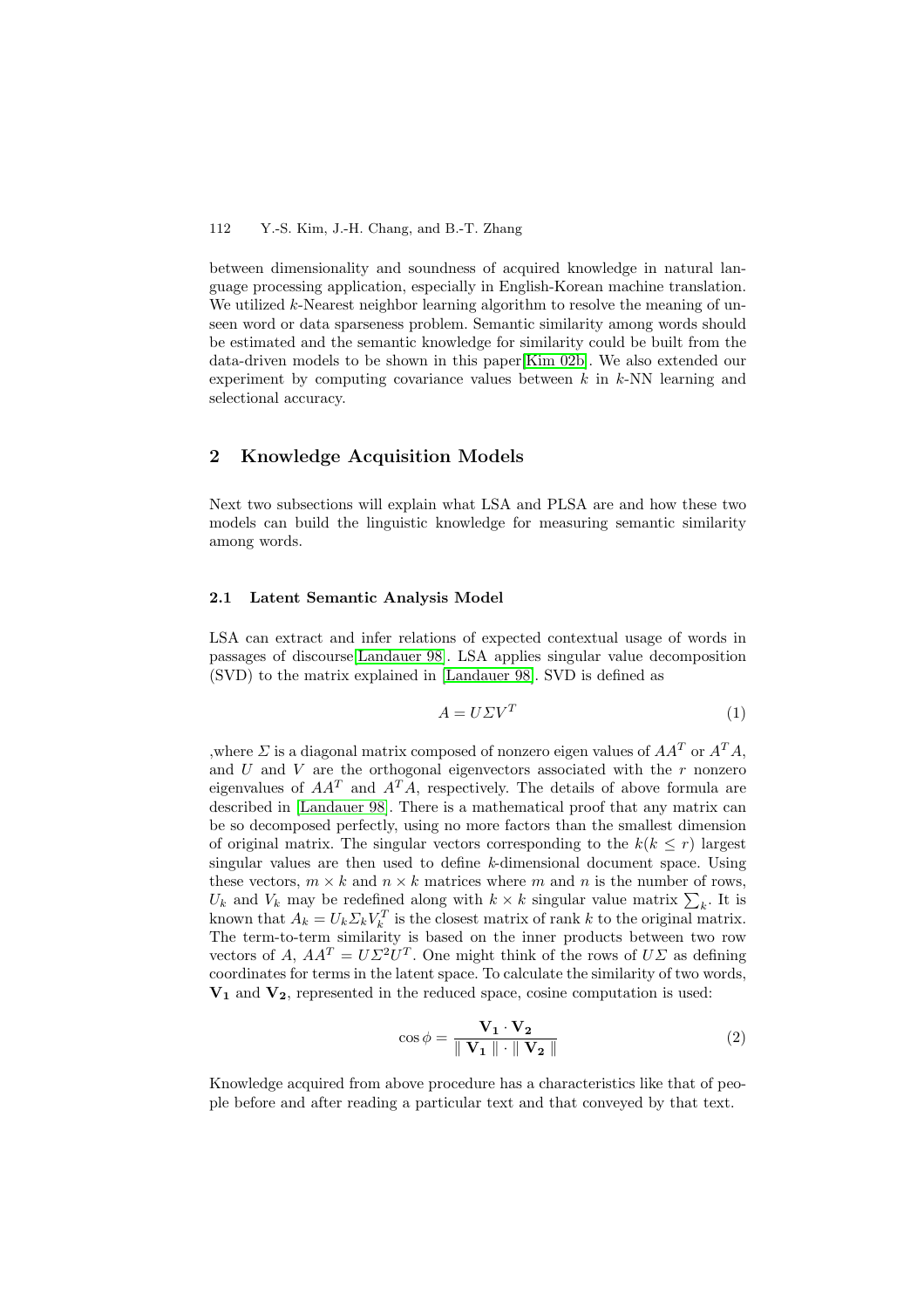#### **2.2 Probabilistic Latent Semantic Analysis**

PLSA is based on *aspect model* where each observation of the co-occurrence data is associated with a latent class variable  $z \in Z = \{z_1, z_2, \ldots, z_K\}$  [\[Hofmann 99c\]](#page-5-0). A word-document co-occurrence event,  $(d, w)$ , d for documents and w for words, is modelled in a probabilistic way where it is parameterized as in

$$
P(d, w) = \sum_{z} P(z)P(d, w|z)
$$
  
= 
$$
\sum_{z} P(z)P(w|z)P(d|z),
$$
 (3)

 $P(w|z)$  and  $P(d|z)$  are topic-specific word distribution and document distribution, respectively. The objective function of PLSA, unlike that of LSA, is the likelihood function of multinomial sampling. The parameters  $P(z)$ ,  $P(w|z)$ , and  $P(d|z)$  are estimated by maximizing the log-likelihood function

$$
L = \sum_{d \in D} \sum_{w \in W} n(d, w) \log P(d, w), \tag{4}
$$

and this maximization is performed using the EM algorithm. Details on the parameter estimation are referred to [\[Hofmann 99c\]](#page-5-0). To estimate the similarity of two words,  $w_1$  and  $w_2$ , we compute the similarity of  $w_1$  and  $w_2$  in the constructed latent space. This is done by

$$
sim = \frac{\sum_{k} P(z_k|w_1) P(z_k|w_2)}{\sum_{k} P(z_k|w_1) P(z_k|w_1) \sum_{k} P(z_k|w_2) P(z_k|w_2)}
$$
(5)

$$
P(z_k|w) = \frac{P(z_k)P(w|z_k)}{\sum_l P(z_l)P(w|z_l)}\tag{6}
$$

### **3 Target Word Selection Process**

We used grammatical relations stored in the form of a dictionary for target word selection. The structure of the dictionary is as follows [\[Kim 01\]](#page-5-0):

$$
T(S_i) = \begin{cases} T_1 \text{ if } Cooc(S_i, S_1) \\ T_2 \text{ if } Cooc(S_i, S_2) \\ \dots \\ T_n \text{ otherwise,} \end{cases}
$$
 (7)

where  $Cooc(S_i, S_j)$  denotes grammatical co-occurrence of source words  $S_i$  and  $S_j$ , which one means an input word to be translated and the other means an argument word to be used in translation, and  $T_i$  is the translation result of the source word.  $T(\cdot)$  denotes the translation process. One of the fundamental difficulties is the problem of data sparseness or unseen words. We used *k*-nearest neighbor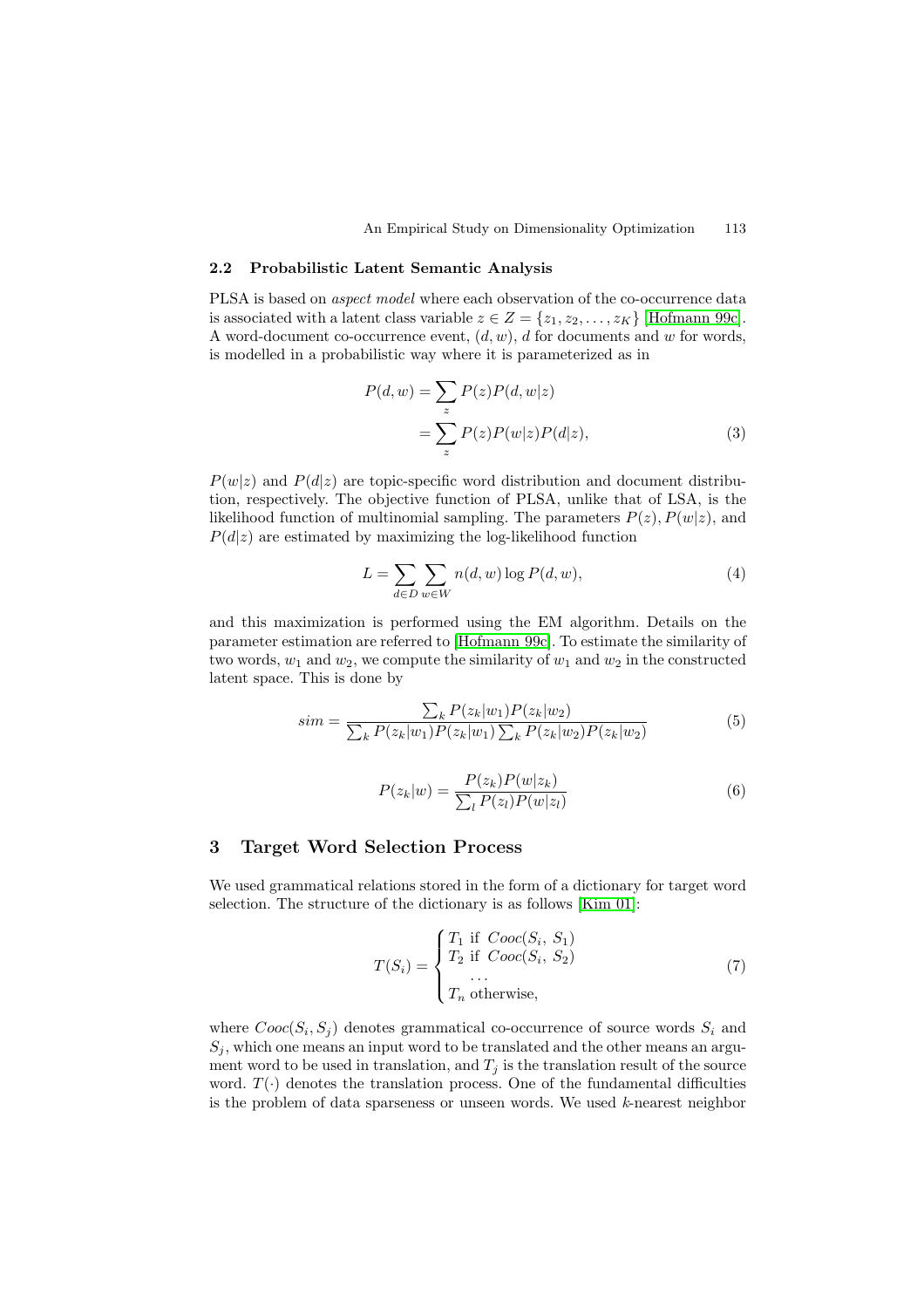method that resolves this problem. The linguistic knowledge acquired from latent semantic spaces is required when performing *k*-NN search to select the target word. The nearest instance of a given word is decided by selecting a word having the highest semantic similarity, which is extracted from the knowledge. The *k*nearest neighbor algorithm for approximating a discrete-valued target function is given in [\[Cover 67\]](#page-5-0).

### **4 Experimental Result**

For constructing latent space, we indexed 79,919 documents in 1988 AP news text from TREC-7 data to 21,945,292 words. From this, 19,286 unique words with above 20 occurrence was collected and the resulting corpus size is 17,071,211. Kim *et. al*[\[Kim 02b\]](#page-5-0) built a 200 dimension space in SVD of LSA and 128 latent dimension of PLSA. We, however, made the dimensionality of LSA and PLSA ranging from 50 to 300 individually because we tried to discover the relationship between the dimensionality and the adequateness of semantic knowledge acquired. We utilized a single vector Lanczos method of SVDPACK[\[Berry 93\]](#page-5-0) when constructing LSA space. The similarity of any two words could be estimated by performing cosine computation between two vectors representing coordinates of the words in the spaces. We extracted 3,443 example sentences containing predefined grammatical relations, like *verb-object*, *subject-verb* and *adjective-noun*, from Wall Street Journal corpus and other newspapers text of totally 261,797 sentences. 2,437,188, and 818 examples were utilized for *verb-object*, *subject-verb*, and *adjective-noun*, respectively.

In the first place, we selected an appropriate target word using a default meaning, which is selected when there is no target word found in a built-in dictionary. About 76.81% of accuracy was acquired from this method. Secondly, we also evaluated the selection from non-reductive dimensionality which is same as the number of documents used in knowledge acquisition phase, 79,919. Up to 87.09% of selection was successful. Finally, the reduction was performed on the original vector using LSA and PLSA. Up to 87.18% of successful selection was acquired by using LSA and PLSA. However, time consumed in selection by non-reductive dimensionality was much longer about from 6 to 9 times than those of LSA and PLSA reduction methods.

And we have also tried to find out regular tendency of covariance between dimensionality and distributional soundness of acquired knowledge. For this, we have computed the co-relationship between the dimensionality and the selection accuracy and between  $k$  in the  $k$ -NN learning method and the accuracy. Figure [1](#page-4-0) shows the relationship between the dimensionality and selectional accuracy on each  $k$  value. In figure [2,](#page-4-0) the relationship between  $k$  in  $k$ -NN learning and accuracy of target word selection over the various dimensionality was shown.

From this experiment, we could calculate the covariance values among several factors [\[Bain 87\]](#page-5-0). Table [1](#page-5-0) shows the covariance between dimensionality and accuracy and between  $k$  and accuracy. As shown in the table, the covariance value between  $k$  and accuracy is much higher than that between the dimension-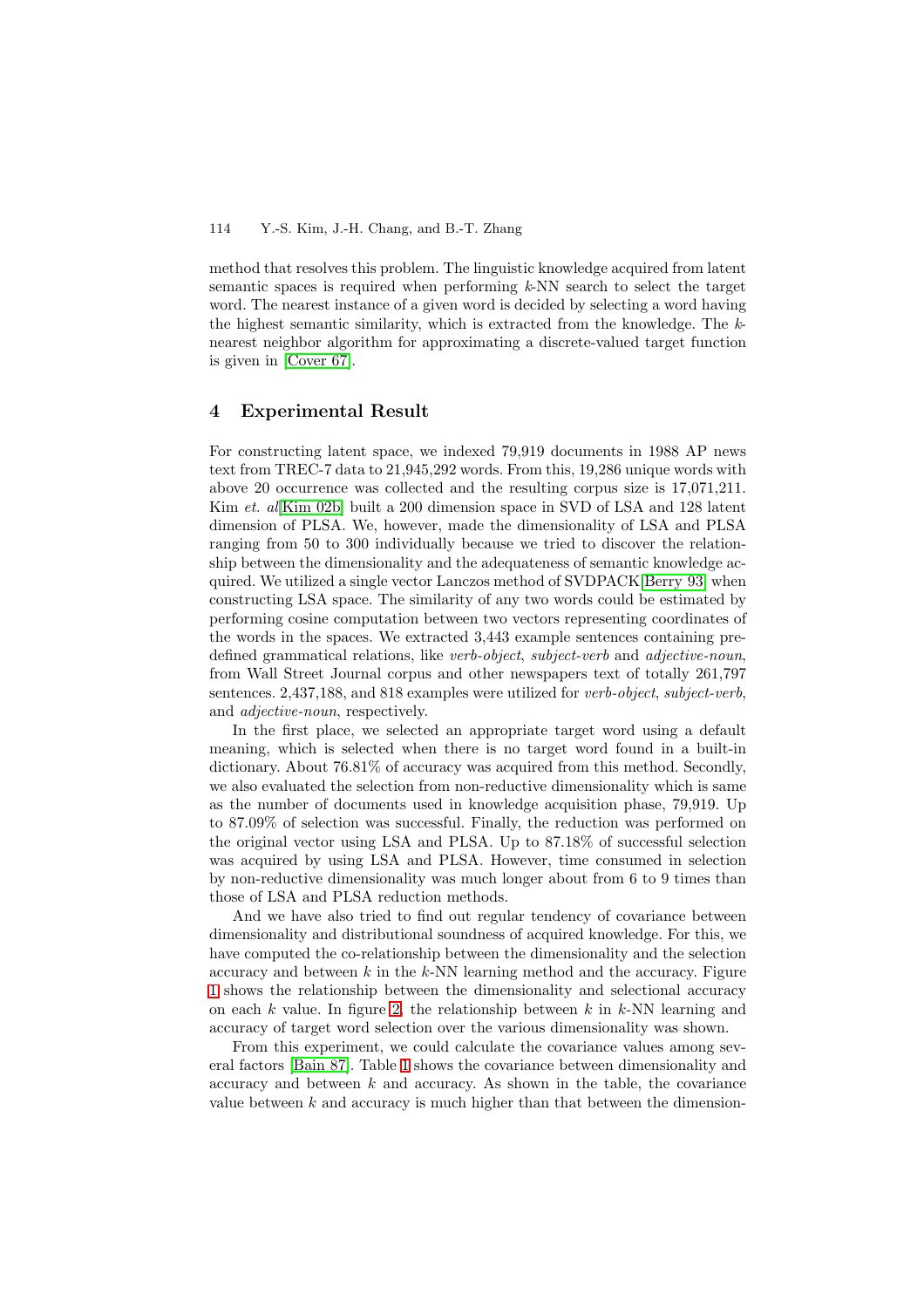<span id="page-4-0"></span>

**Fig. 1.** This figure shows the tendency of selectional accuracy with various dimensionality over each  $k$  value of  $k$ -NN learning. 6 figures are shown for each  $k$  value. The line with 'X'  $(-X-)$  represents the result from SVD latent space, the line with 'O'  $(-O-)$  represents the result from PLSA space, and the other line  $(-*)$  represents the result from non-reductive space. X-axis represents the dimensionality from 50 to 300 and y-axis represents selectional accuracy.



**Fig. 2.** This figure shows the tendency of selectional accuracy with various k over each dimensionality. Six figures are shown for each dimensionality value. The line with 'X' (-X-) represents the result from SVD latent space, the line with 'O' (-O-) represents the result from PLSA space, and the other line  $(*-)$  represents the result from nonreductive space. X-dimension represents the k from 1 and from  $2\%$  to  $10\%$  of samples and y-dimension represents selectional accuracy.

ality and accuracy. It can be said that the value of  $k$  can affect the selectional accuracy much more than the dimensionality of a reduced vector. In PLSA, the soundness of space distribution is in the highest position when the dimensionality is 150, which could be inferred from the fact that the covariance between  $k$  and the accuracy is located at the top in the case of 150 dimensionality. It is known that the larger the  $k$  value is, the more robust to noisy data the sample data space is. From this, we can have an analogy that higher covariance value with  $k$  could make more sound distribution of latent space. In contrast, LSA has the most sound space in its 200 dimensionality. On average, PLSA has a little higher covariance then LSA. As a matter of fact, PLSA with 150 dimensionality selected accurate target words the most and LSA with 200 dimensionality se-